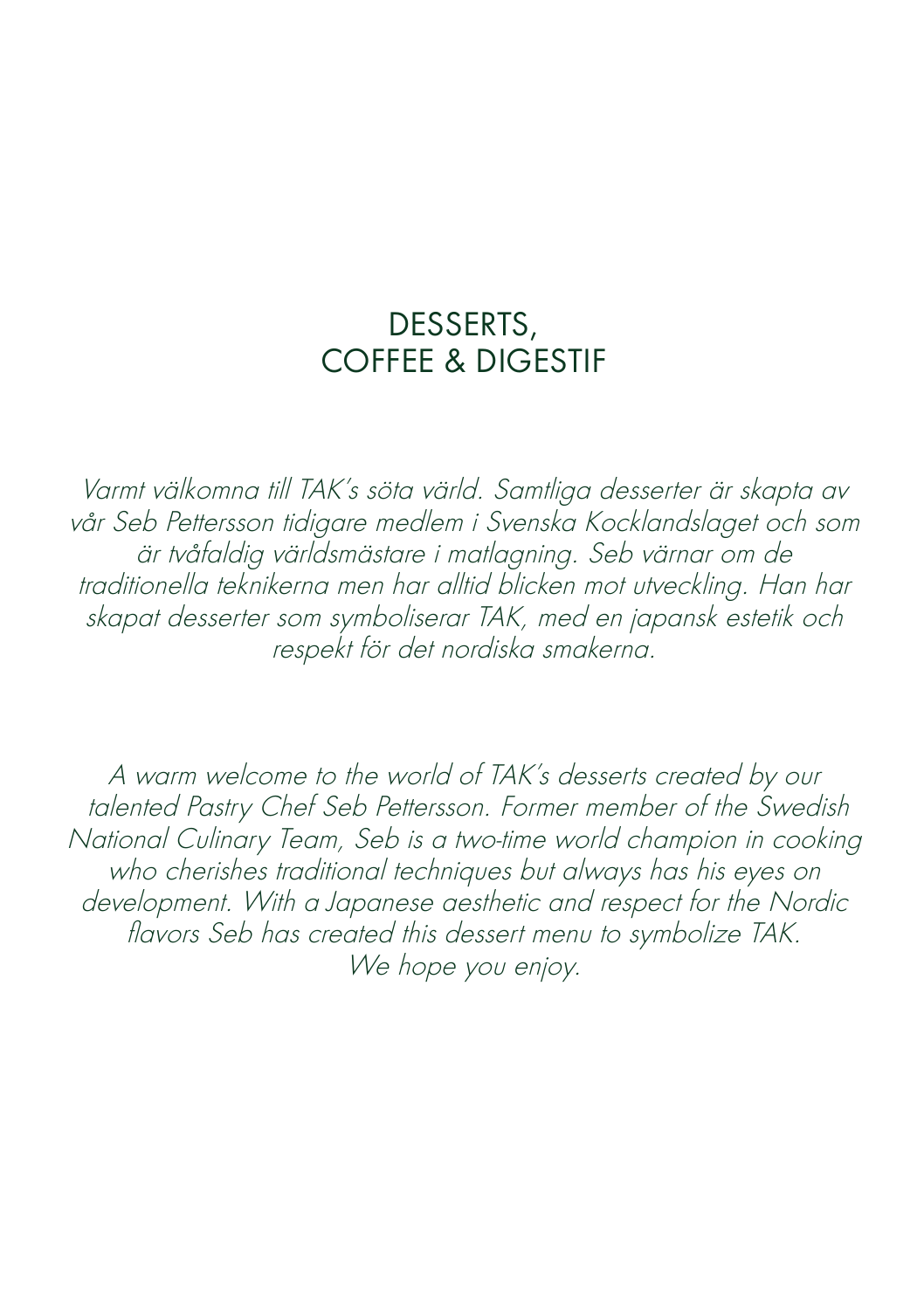| $\overline{\phantom{0}}$<br>ESS                                             | <b>MATCHA SANDWICH</b><br>Matchakex med pumpafrön, salt vaniliglass, vispad matcha<br>ganache<br>Matcha biscuit with pumpkin seeds, salted vanilla ice cream,<br>whipped matcha ganache                                     | 135 |
|-----------------------------------------------------------------------------|-----------------------------------------------------------------------------------------------------------------------------------------------------------------------------------------------------------------------------|-----|
| $\blacksquare$<br>$\begin{array}{c}\n\mathbf{R} \\ \mathbf{R}\n\end{array}$ | RABARBER, RÖD SHISO & YOGHURT<br>Varm rabarberkompott, yoghurtskum, röd shisogel,<br>rabarbergranité (Kan göras veganskt)<br>Warm rhubarb compote, yoghurt foam, red shiso gel,<br>rhubarb granita (Vegan option available) | 135 |
|                                                                             | CRÈME BRÛLÉE<br>Crème brûlée smaksatt med soja, karamelliserat råsocker<br>Crème brûlée flavoured with soy sauce, caramelised<br>brown sugar                                                                                | 130 |
|                                                                             | JORDGUBBSMARÄNG<br>Jordgubbssorbet, risglass, färska Svenska jordgubbar,<br>mandelkaka<br>Strawberries sorbet, rice ice cream, fresh Swedish<br>strawberries, almond biscuit                                                | 135 |
|                                                                             | <b>CHOKLAD- &amp; MISO</b><br>Choklad-choux, choklad- och misoglass, soyakaramell<br>Chocolate choux, chocolate and miso ice-cream, soy caramel                                                                             | 65  |
|                                                                             | <b>SORBET</b><br>Grön sorbet gjord på svenska säsongsörter<br>Green sorbet based on Swedish seasonal herbs                                                                                                                  | 65  |
|                                                                             | <b>KAFFEGODIS</b><br>Varierande utbud av något sött till kaffet<br>Varieties of something sweet to the coffee                                                                                                               | 45  |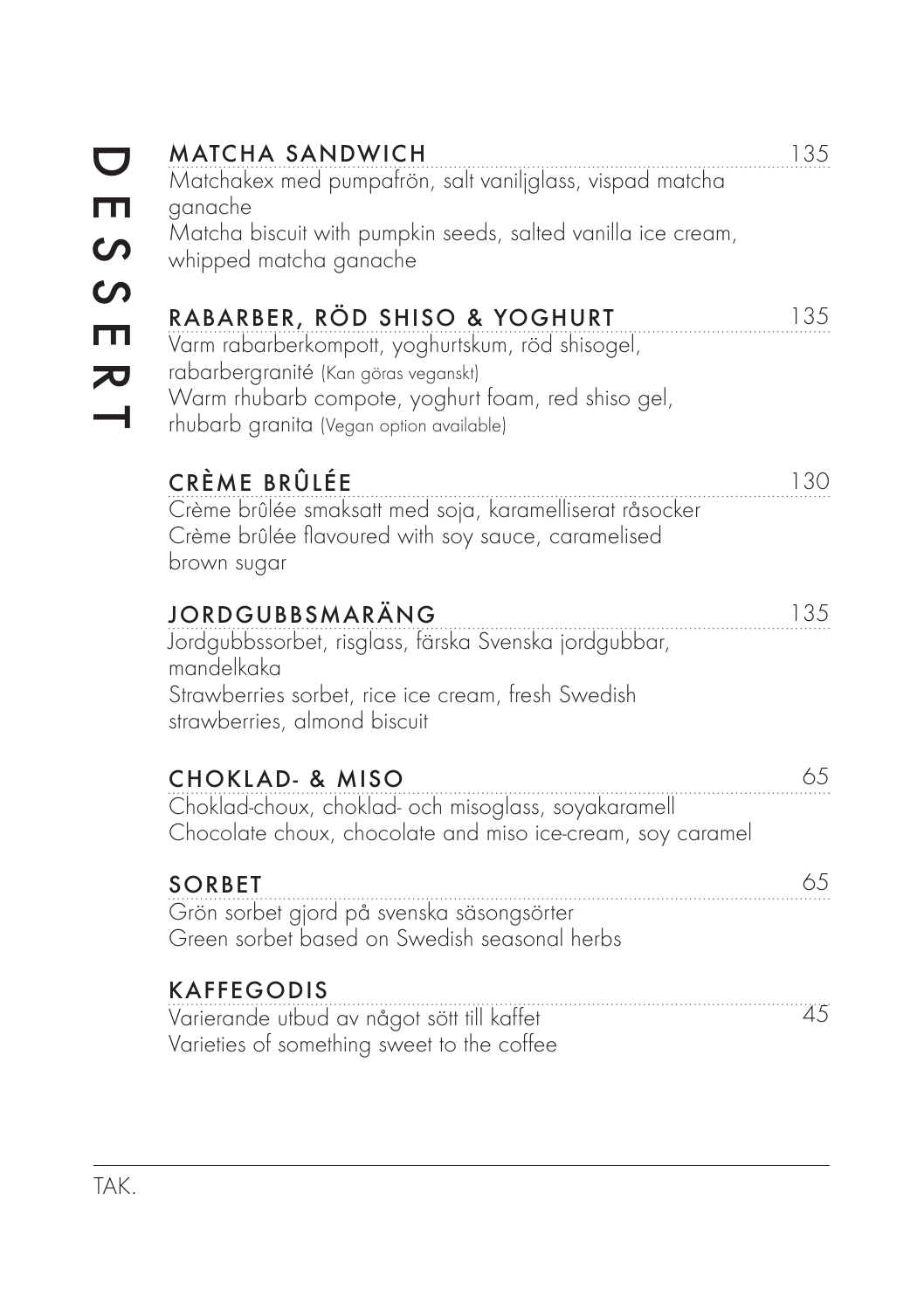|                                                | STARKVIN / FORTIFIED WINE<br>Sherry from Beodegas Baron                                                                                                                   |                   |
|------------------------------------------------|---------------------------------------------------------------------------------------------------------------------------------------------------------------------------|-------------------|
| し<br>ズ                                         | Manzanilla, Dry Sherry, SPA                                                                                                                                               | 125               |
| $\overline{\Omega}$<br>$\overline{\mathbf{x}}$ | SÖT SAKE / SWEET SAKE<br>Kozaemon Kabosu Junmai, Nakashima Brewing Co, JPN<br>Kiuchi Sparkling Umeshu, Kiuchi Brewery, JPN<br>Tentaka Umeshu, Tentaka Shuzu, Tochigi, JPN | 125<br>125<br>125 |
|                                                | <b>COCKTAILS</b><br>Espresso Martini<br>Absolut Vodka, Kahlúa, Sugar, Espresso                                                                                            | 165               |
|                                                | Irish Coffee<br>Jameson Irish Whiskey, Sugar, Coffe, Cream                                                                                                                | 160               |
|                                                | DIGESTIFVAGN / DIGESTIF TROLLEY                                                                                                                                           |                   |

Vill du se på vår digestifvagn? Would you like to see our digestif trolley?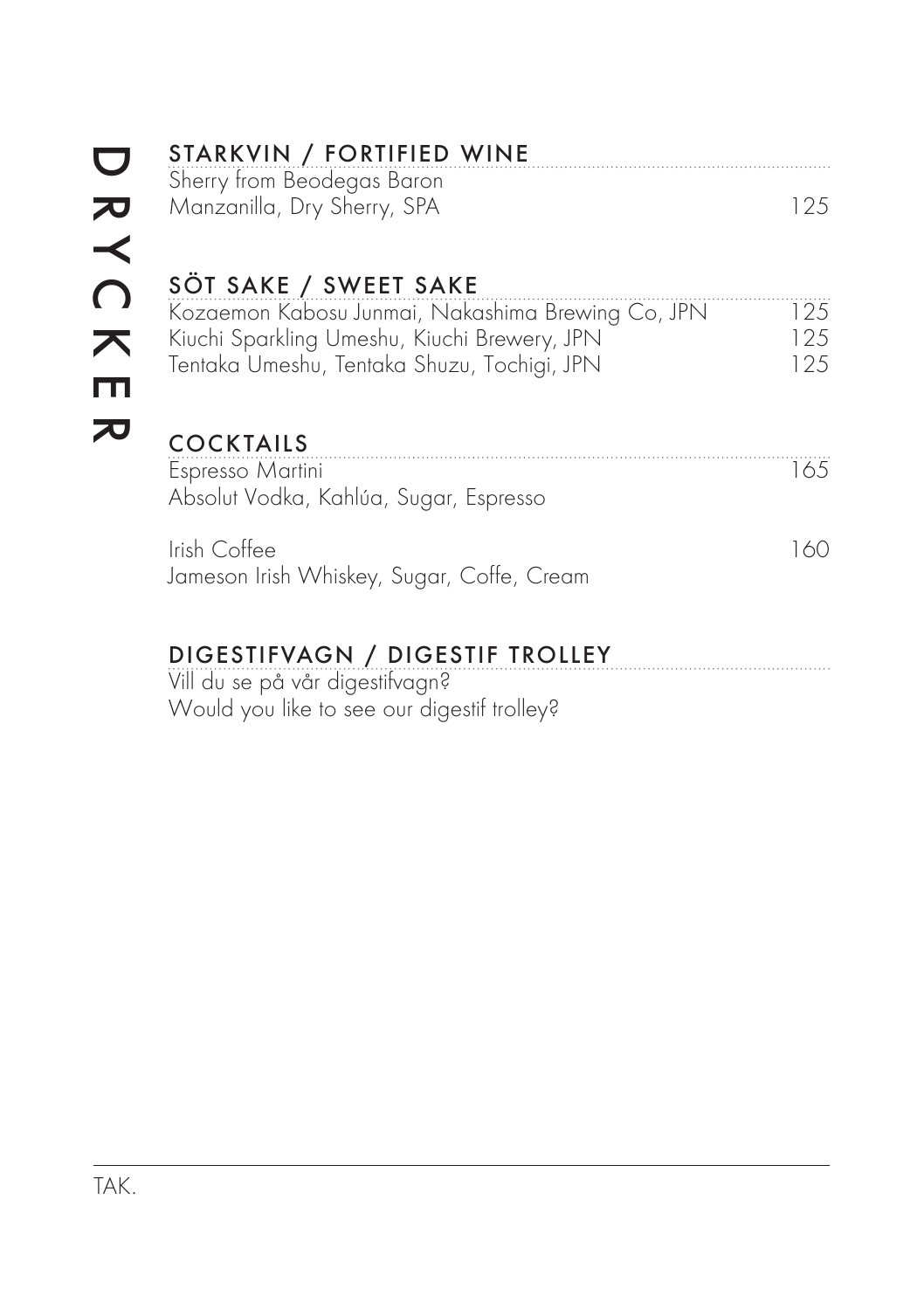| <u>ဝ</u><br>ဂ | <b>ALCOHOL BLANC</b><br>Williams Rouge, J. Nüsbaumer, FRA<br>Poire Williams, J. Nüsbaumer, FRA<br>Framboise, Domaine Roulot, FRA                                                     | 44<br>48<br>68       |
|---------------|--------------------------------------------------------------------------------------------------------------------------------------------------------------------------------------|----------------------|
| ESTIF         | MARC / PRUNE<br>Marc de Bourgogne, Domaine Roulot, FRA<br>Vieille Prune, J.Nüsbaumer, FRA                                                                                            | 54<br>44             |
|               | ARMAGNAC<br>Duc D' Eyssac Hors D'age, Gilles L'Hoste, FRA                                                                                                                            | 52                   |
|               | <b>BRANDY</b><br>Torres 20, Miguel Torres, SPA<br>Monte Cristo, Bodega Péres Barquero, SPA                                                                                           | 34<br>48             |
|               | <b>COGNAC</b><br>Cordon Bleu, Martell, FRA<br>Extra, Grönstedts, FRA                                                                                                                 | 64<br>40             |
|               | <b>CALVADOS</b><br>Reserve, Comte Louis de Lauriston, FRA<br>Hors D'age, Comte Louis de Lauriston, FRA<br>Hors D'age, Christian Drouin, FRA                                          | 35<br>44<br>48       |
|               | <b>GRAPPA</b><br>Castellare Bianca, Castellare Di Castellina, ITA<br>La Grappa di Barolo, Sibona, ITA<br>La Grappa di Moscato, Sibona, ITA<br>La Grappa Botti di Sherry, Sibona, ITA | 32<br>36<br>34<br>40 |
|               | <b>TEQUILA</b><br>Anejo, Don Julio, MEX<br>Reposado, Siete Leguas, MEX                                                                                                               | 32<br>54             |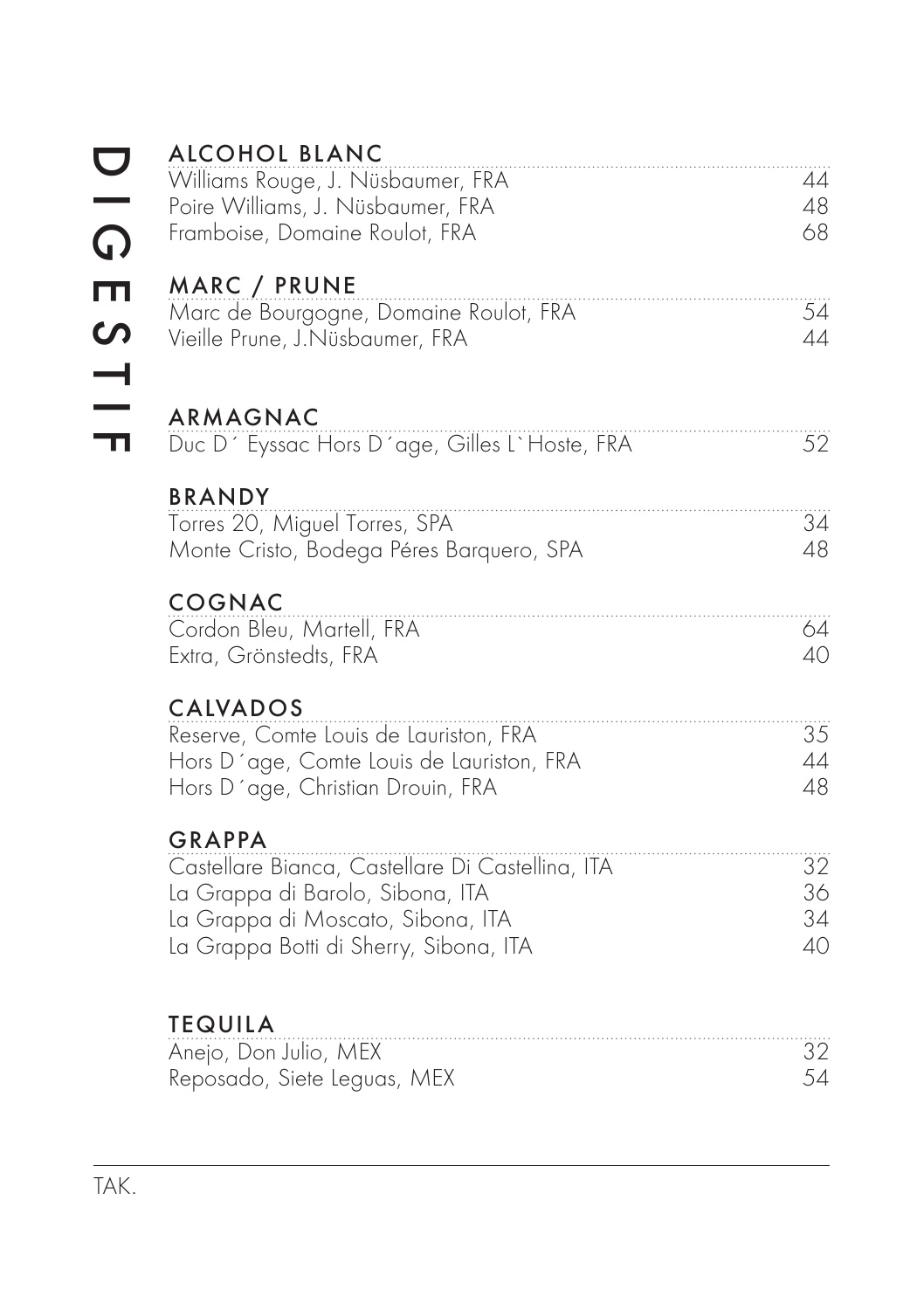|                                                                 | <b>SWEDISH ARRAK</b><br>Carlshamns Flaggpunsch, SWE                                                                                                                                                                                                                                                                                                                               | 32                                                             |
|-----------------------------------------------------------------|-----------------------------------------------------------------------------------------------------------------------------------------------------------------------------------------------------------------------------------------------------------------------------------------------------------------------------------------------------------------------------------|----------------------------------------------------------------|
| $\frac{1}{\Omega}$<br>$\blacksquare$<br>$\overline{\mathbf{S}}$ | <b>RUM</b><br>Zacapa XO, Zacapa, GUA<br>Reserva Exclusiva, Diplomático, VEN<br>Ron Cartavio XO, Cartavio, PER<br>Fiji, Plantation, FRA                                                                                                                                                                                                                                            | 88<br>34<br>48<br>36                                           |
| $\frac{1}{1}$                                                   | <b>SHOCHU</b><br>Tarukichi Ganbo 3 yo, Nakao Brewery Co, JAP<br>Kai Imo, The Shochu Authoritiy Kagoshima, JAP                                                                                                                                                                                                                                                                     | 40<br>30                                                       |
|                                                                 | <b>LIQUEURS&amp; BITTERS</b><br>Baileys Irish Cream, IRL<br>Amaretto, Morelli, ITA<br>Cointreau, FRA<br>Kahlua, MEX<br>Strega, ITA<br>MOF, Chartreuse, FRA<br>VEP, Chartreuse, FRA<br>Fernet Branca, ITA<br>Amaro Montenegro, ITA                                                                                                                                                 | 28<br>28<br>28<br>28<br>30<br>35<br>40<br>29<br>29             |
|                                                                 | <b>JAPANESE WHISKY</b><br>Nikka From The Barrel, Nikka Whisky<br>Taketsuru Pure Malt, Nikka Whisky<br>Yoichi Single Malt, Nikka Whisky<br>Tailored, Nikka Whisky<br>Tsuru Ceramic 17, Nikka Whisky<br>Hibiki Harmony, Suntory<br>Hakkushu 12, Suntory<br>Yamazaki 12, Suntory<br>Kura Rum Cask Finish, Helios<br>Mizunara Pure Malt 10, Shinobu<br>Mizunara Pure Malt 15, Shinobu | 38<br>44<br>48<br>81<br>75<br>64<br>64<br>64<br>59<br>62<br>78 |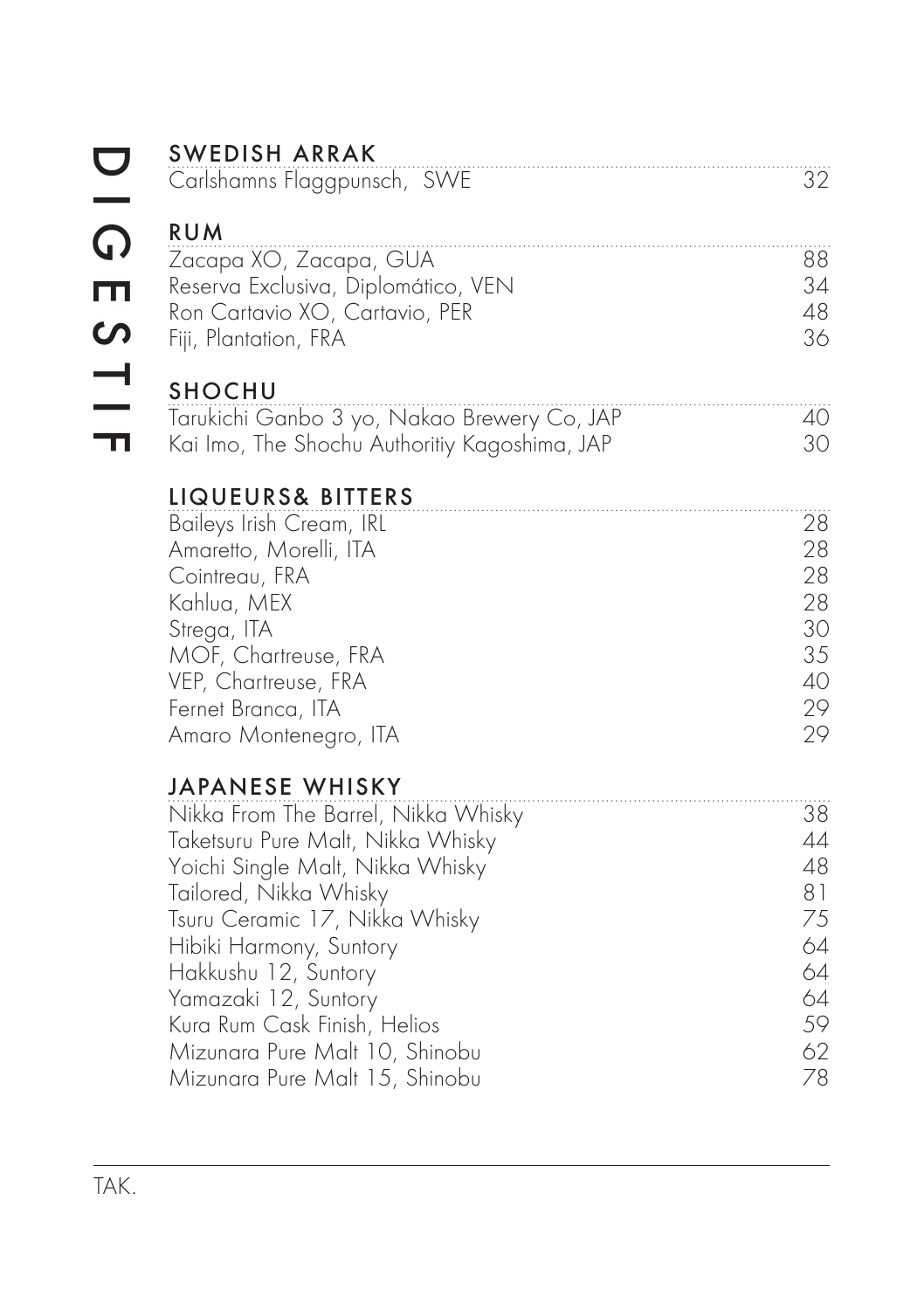|                   | <b>SCOTCH WHISKY</b>                      |     |
|-------------------|-------------------------------------------|-----|
|                   | Naked Grouse Blended, The Famous Grouse   | 32  |
|                   | Black label Blended, Johnnie Walker       | 32  |
| G                 | Monkey Shoulder Blended, Monkey Shoulder  | 32  |
|                   | Laphroaig Quarter Cask Islay Single Malt3 | 38  |
| Ш                 | Lagavulin 16 yo, Islay Single Malt        | 38  |
|                   | Glenfiddich 12 yo, Speyside, Single Malt  | 32  |
| $\mathbf{\Omega}$ | Macallan 12 yo, Speyside Single Malt      | 34  |
|                   | Auchentoshan Three Wood Single Malt       | 38  |
|                   | Highland Park 18, Highland Single Malt    | 48  |
| $\frac{1}{1}$     | Oban 14, Highland Single Malt             | 36  |
|                   | Talisker 10, Highland Single Malt         | 34  |
|                   | <b>IRISH WHISKEY</b>                      |     |
|                   | Jameson                                   | 30  |
|                   | Red Breast 12                             | 34  |
|                   | Tullamore Dew XO, Rum Cask                | 34  |
|                   | <b>AMERICAN WHISKEY</b>                   |     |
|                   | Makers Mark, Bourbon                      | 32  |
|                   | Blanton's, Bourbon                        | 34  |
|                   | Eagle Rare 10 y, Bourbon                  | 34  |
|                   | Old Rip Van Winkle 12 y, Bourbon          | 245 |
|                   | Jack Daniel's, Tennessee Whiskey          | 30  |
|                   | Whistle Pig 10 y, Rye                     | 55  |
|                   | Whistle Pig 12 y, Rye                     | 75  |
|                   | Rittenhouse 100, Rye                      | 38  |
|                   | Sazerac 18y, Rye                          | 137 |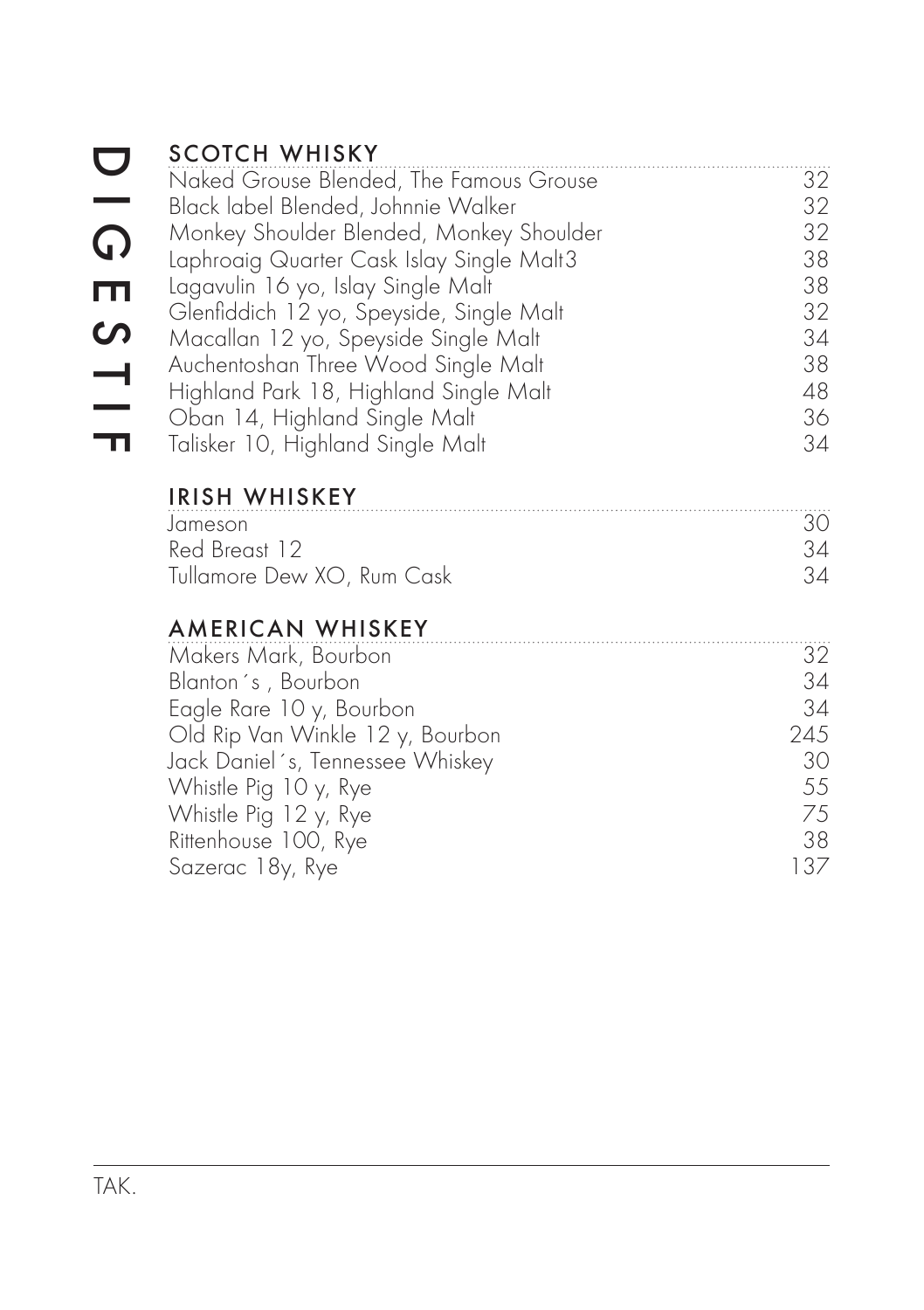|        | <b>GREEN TEA</b>                                                                                                                                      |                                                    |
|--------|-------------------------------------------------------------------------------------------------------------------------------------------------------|----------------------------------------------------|
|        | Sencha H2O<br>Genmaicha<br>Matcha<br>Hojicha                                                                                                          | 45<br>45<br>65<br>45                               |
|        | <b>BLACK/RED TEA</b>                                                                                                                                  |                                                    |
| Ш<br>Ш | Earl grey EKO<br>Indulgashinna<br>Rooibos                                                                                                             | 45<br>45<br>45                                     |
|        |                                                                                                                                                       |                                                    |
|        | <b>COFFEE</b><br>Our Coffee is from Stockholm Roast                                                                                                   |                                                    |
|        | Coffee<br>Single Espresso<br>Double Espresso<br>Single Macchiato<br>Double Macchiato<br>Single Cortado<br>Double Cortado<br>Cappuccino<br>Caffè Latte | 40<br>35<br>45<br>35<br>45<br>40<br>45<br>50<br>50 |